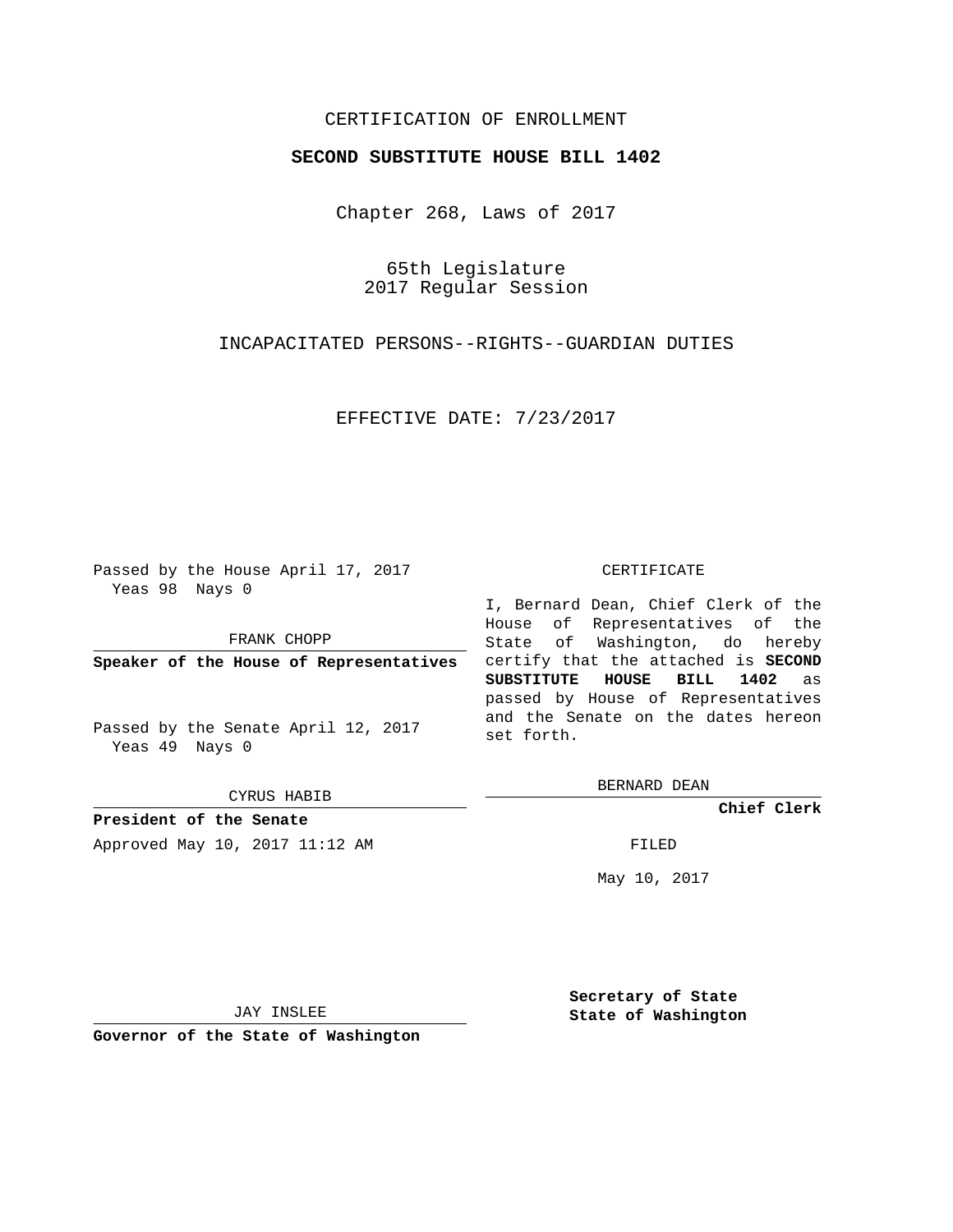## **SECOND SUBSTITUTE HOUSE BILL 1402**

AS AMENDED BY THE SENATE

Passed Legislature - 2017 Regular Session

# **State of Washington 65th Legislature 2017 Regular Session**

**By** House Appropriations (originally sponsored by Representatives Jinkins, Griffey, Rodne, Goodman, Muri, Kilduff, Orwall, Haler, Kirby, Hansen, Frame, Johnson, Appleton, Ortiz-Self, and Cody)

READ FIRST TIME 02/24/17.

 AN ACT Relating to the rights and obligations associated with incapacitated persons and other vulnerable adults; amending RCW 74.34.020 and 11.92.043; adding a new section to chapter 11.92 RCW; adding a new section to chapter 2.72 RCW; and creating a new section.

BE IT ENACTED BY THE LEGISLATURE OF THE STATE OF WASHINGTON:

 NEW SECTION. **Sec. 1.** A new section is added to chapter 11.92 7 RCW to read as follows:

 (1) Except as otherwise provided in this section, an incapacitated person retains the right to associate with persons of the incapacitated person's choosing. This right includes, but is not limited to, the right to freely communicate and interact with other persons, whether through in-person visits, telephone calls, electronic communication, personal mail, or other means. If the incapacitated person is unable to express consent for communication, visitation, or interaction with another person, or is otherwise unable to make a decision regarding association with another person, a guardian of the incapacitated person, whether full or limited, 18 must:

 (a) Personally inform the incapacitated person of the decision under consideration, using plain language, in a manner calculated to maximize the understanding of the incapacitated person;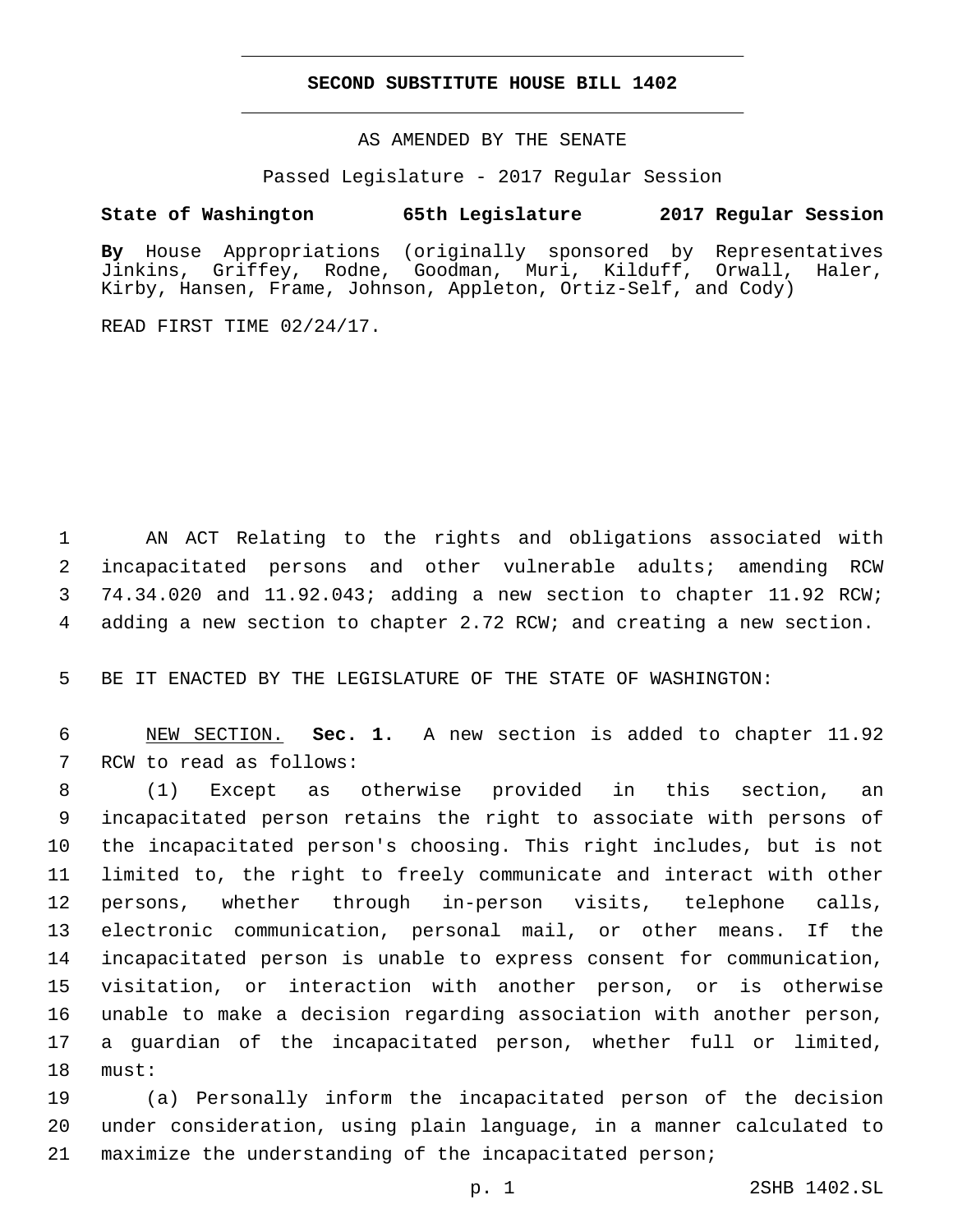(b) Maximize the incapacitated person's participation in the decision-making process to the greatest extent possible, consistent 3 with the incapacitated person's abilities; and

 (c) Give substantial weight to the incapacitated person's 5 preferences, both expressed and historical.

 (2) A guardian or limited guardian may not restrict an incapacitated person's right to communicate, visit, interact, or otherwise associate with persons of the incapacitated person's 9 choosing, unless:

 (a) The restriction is specifically authorized by the guardianship court in the court order establishing or modifying the guardianship or limited guardianship under chapter 11.88 RCW;

 (b) The restriction is pursuant to a protection order issued under chapter 74.34 RCW, chapter 26.50 RCW, or other law, that limits contact between the incapacitated person and other persons; or

 (c)(i) The guardian or limited guardian has good cause to believe that there is an immediate need to restrict an incapacitated person's right to communicate, visit, interact, or otherwise associate with persons of the incapacitated person's choosing in order to protect the incapacitated person from abuse, neglect, abandonment, or financial exploitation, as those terms are defined in RCW 74.34.020, or to protect the incapacitated person from activities that unnecessarily impose significant distress on the incapacitated 24 person; and

 (ii) Within fourteen calendar days of imposing the restriction under (c)(i) of this subsection, the guardian or limited guardian files a petition for a protection order under chapter 74.34 RCW. The immediate need restriction may remain in place until the court has heard and issued an order or decision on the petition.

 (3) A protection order under chapter 74.34 RCW issued to protect an incapacitated person as described in subsection (2)(c)(ii) of this 32 section:

 (a) Must include written findings of fact and conclusions of law; (b) May not be more restrictive than necessary to protect the incapacitated person from abuse, neglect, abandonment, or financial exploitation as those terms are defined in RCW 74.34.020; and

 (c) May not deny communication, visitation, interaction, or other association between the incapacitated person and another person unless the court finds that placing reasonable time, place, or manner restrictions is unlikely to sufficiently protect the incapacitated

p. 2 2SHB 1402.SL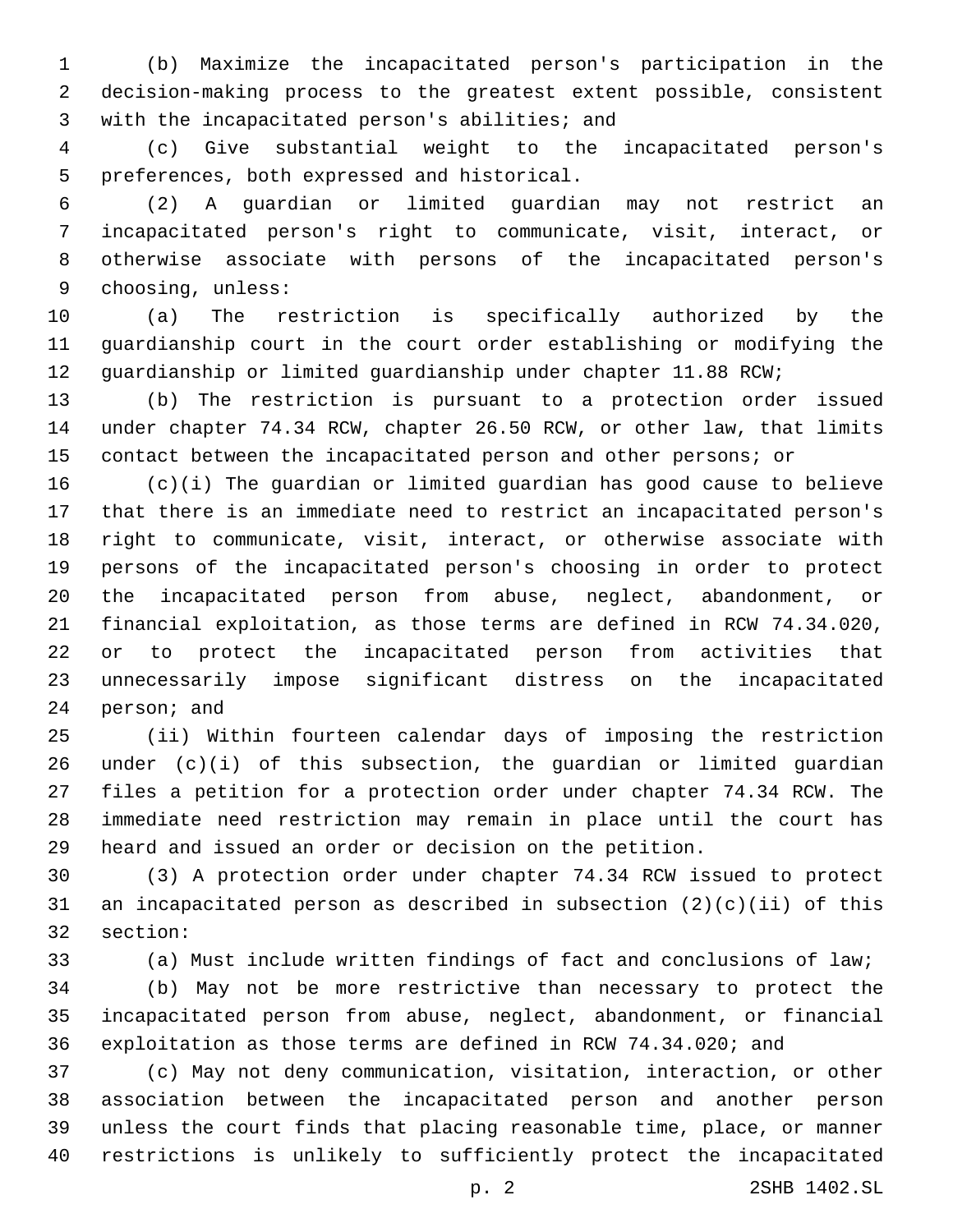person from abuse, neglect, abandonment, or financial exploitation as 2 those terms are defined in RCW 74.34.020.

 **Sec. 2.** RCW 74.34.020 and 2015 c 268 s 1 are each amended to 4 read as follows:

 The definitions in this section apply throughout this chapter unless the context clearly requires otherwise.6

 (1) "Abandonment" means action or inaction by a person or entity with a duty of care for a vulnerable adult that leaves the vulnerable person without the means or ability to obtain necessary food, 10 clothing, shelter, or health care.

 (2) "Abuse" means the willful action or inaction that inflicts injury, unreasonable confinement, intimidation, or punishment on a vulnerable adult. In instances of abuse of a vulnerable adult who is unable to express or demonstrate physical harm, pain, or mental anguish, the abuse is presumed to cause physical harm, pain, or mental anguish. Abuse includes sexual abuse, mental abuse, physical abuse, and personal exploitation of a vulnerable adult, and improper use of restraint against a vulnerable adult which have the following 19 meanings:

 (a) "Sexual abuse" means any form of nonconsensual sexual conduct, including but not limited to unwanted or inappropriate touching, rape, sodomy, sexual coercion, sexually explicit photographing, and sexual harassment. Sexual abuse also includes any sexual conduct between a staff person, who is not also a resident or client, of a facility or a staff person of a program authorized under chapter 71A.12 RCW, and a vulnerable adult living in that facility or receiving service from a program authorized under chapter 71A.12 RCW, 28 whether or not it is consensual.

 (b) "Physical abuse" means the willful action of inflicting bodily injury or physical mistreatment. Physical abuse includes, but is not limited to, striking with or without an object, slapping, pinching, choking, kicking, shoving, or prodding.32

 (c) "Mental abuse" means a willful verbal or nonverbal action that threatens, humiliates, harasses, coerces, intimidates, isolates, unreasonably confines, or punishes a vulnerable adult. Mental abuse may include ridiculing, yelling, or swearing.36

 (d) "Personal exploitation" means an act of forcing, compelling, or exerting undue influence over a vulnerable adult causing the vulnerable adult to act in a way that is inconsistent with relevant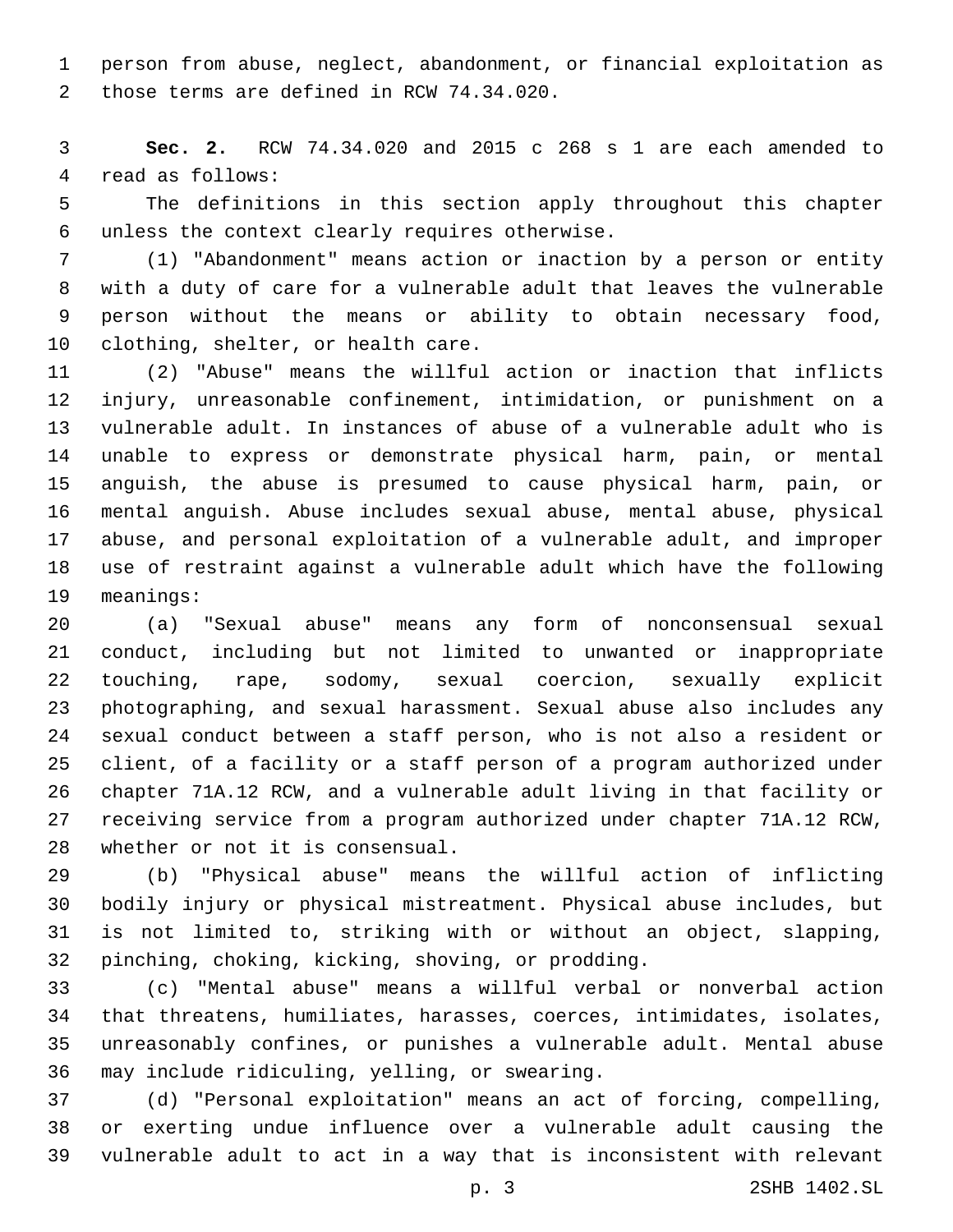past behavior, or causing the vulnerable adult to perform services 2 for the benefit of another.

 (e) "Improper use of restraint" means the inappropriate use of chemical, physical, or mechanical restraints for convenience or discipline or in a manner that: (i) Is inconsistent with federal or state licensing or certification requirements for facilities, hospitals, or programs authorized under chapter 71A.12 RCW; (ii) is not medically authorized; or (iii) otherwise constitutes abuse under 9 this section.

 (3) "Chemical restraint" means the administration of any drug to manage a vulnerable adult's behavior in a way that reduces the safety risk to the vulnerable adult or others, has the temporary effect of restricting the vulnerable adult's freedom of movement, and is not standard treatment for the vulnerable adult's medical or psychiatric 15 condition.

 (4) "Consent" means express written consent granted after the vulnerable adult or his or her legal representative has been fully informed of the nature of the services to be offered and that the 19 receipt of services is voluntary.

 (5) "Department" means the department of social and health 21 services.

 (6) "Facility" means a residence licensed or required to be licensed under chapter 18.20 RCW, assisted living facilities; chapter 18.51 RCW, nursing homes; chapter 70.128 RCW, adult family homes; chapter 72.36 RCW, soldiers' homes; or chapter 71A.20 RCW, residential habilitation centers; or any other facility licensed or 27 certified by the department.

 (7) "Financial exploitation" means the illegal or improper use, control over, or withholding of the property, income, resources, or trust funds of the vulnerable adult by any person or entity for any person's or entity's profit or advantage other than for the vulnerable adult's profit or advantage. "Financial exploitation" 33 includes, but is not limited to:

 (a) The use of deception, intimidation, or undue influence by a person or entity in a position of trust and confidence with a vulnerable adult to obtain or use the property, income, resources, or trust funds of the vulnerable adult for the benefit of a person or 38 entity other than the vulnerable adult;

 (b) The breach of a fiduciary duty, including, but not limited to, the misuse of a power of attorney, trust, or a guardianship

p. 4 2SHB 1402.SL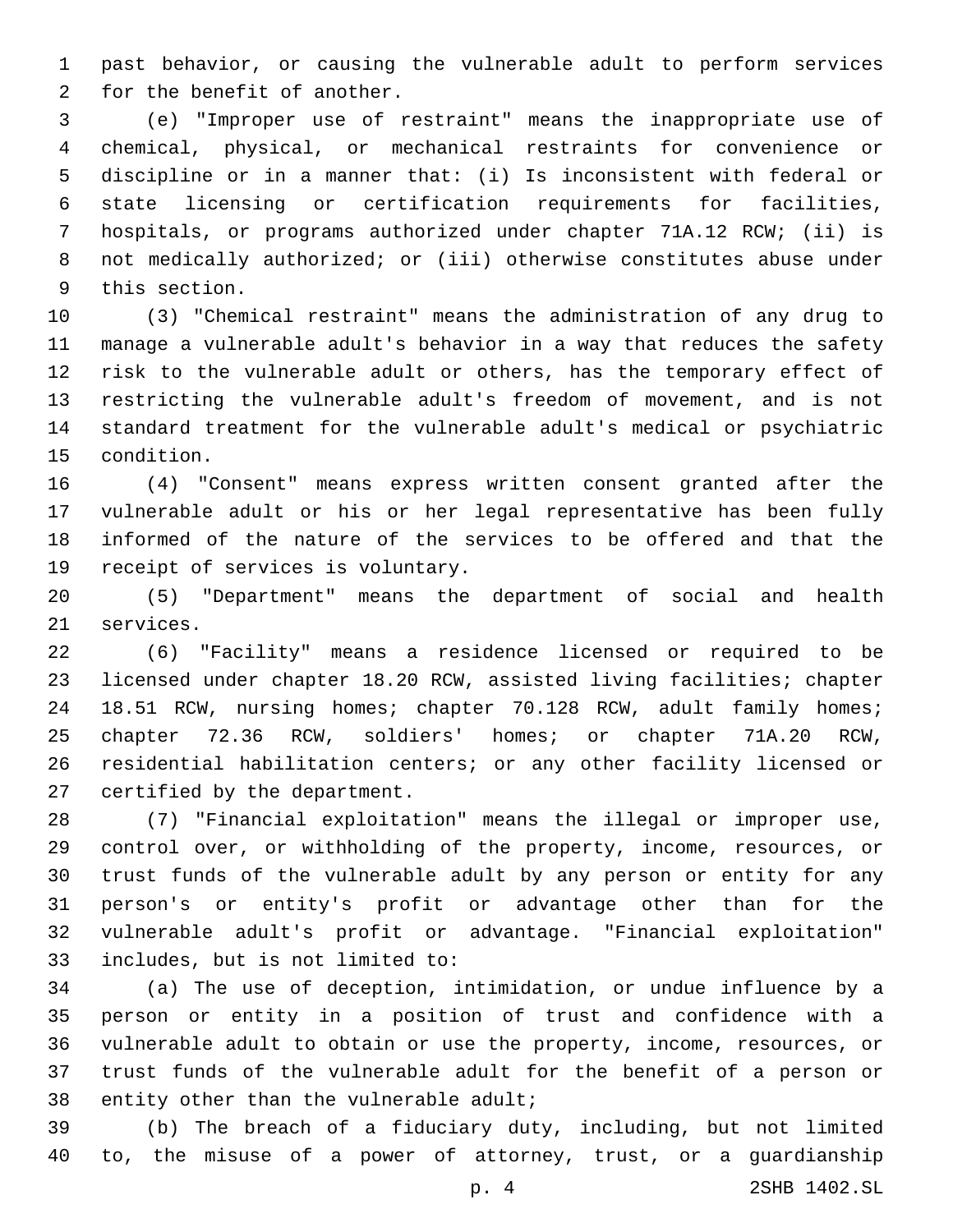appointment, that results in the unauthorized appropriation, sale, or transfer of the property, income, resources, or trust funds of the vulnerable adult for the benefit of a person or entity other than the 4 vulnerable adult; or

 (c) Obtaining or using a vulnerable adult's property, income, resources, or trust funds without lawful authority, by a person or entity who knows or clearly should know that the vulnerable adult lacks the capacity to consent to the release or use of his or her 9 property, income, resources, or trust funds.

 (8) "Financial institution" has the same meaning as in RCW 30A.22.040 and 30A.22.041. For purposes of this chapter only, "financial institution" also means a "broker-dealer" or "investment 13 adviser" as defined in RCW 21.20.005.

 (9) "Hospital" means a facility licensed under chapter 70.41, 71.12, or 72.23 RCW and any employee, agent, officer, director, or 16 independent contractor thereof.

 (10) "Incapacitated person" means a person who is at a significant risk of personal or financial harm under RCW 11.88.010(1) 19 (a), (b), (c), or (d).

 (11) "Individual provider" means a person under contract with the department to provide services in the home under chapter 74.09 or 22 74.39A RCW.

 (12) "Interested person" means a person who demonstrates to the court's satisfaction that the person is interested in the welfare of the vulnerable adult, that the person has a good faith belief that the court's intervention is necessary, and that the vulnerable adult is unable, due to incapacity, undue influence, or duress at the time the petition is filed, to protect his or her own interests.

 (13)(a) "Isolate" or "isolation" means to restrict a vulnerable 30 adult's ability to communicate, visit, interact, or otherwise associate with persons of his or her choosing. Isolation may be evidenced by acts including but not limited to:

 (i) Acts that prevent a vulnerable adult from sending, making, or receiving his or her personal mail, electronic communications, or telephone calls; or

 (ii) Acts that prevent or obstruct the vulnerable adult from meeting with others, such as telling a prospective visitor or caller that a vulnerable adult is not present, or does not wish contact, where the statement is contrary to the express wishes of the vulnerable adult.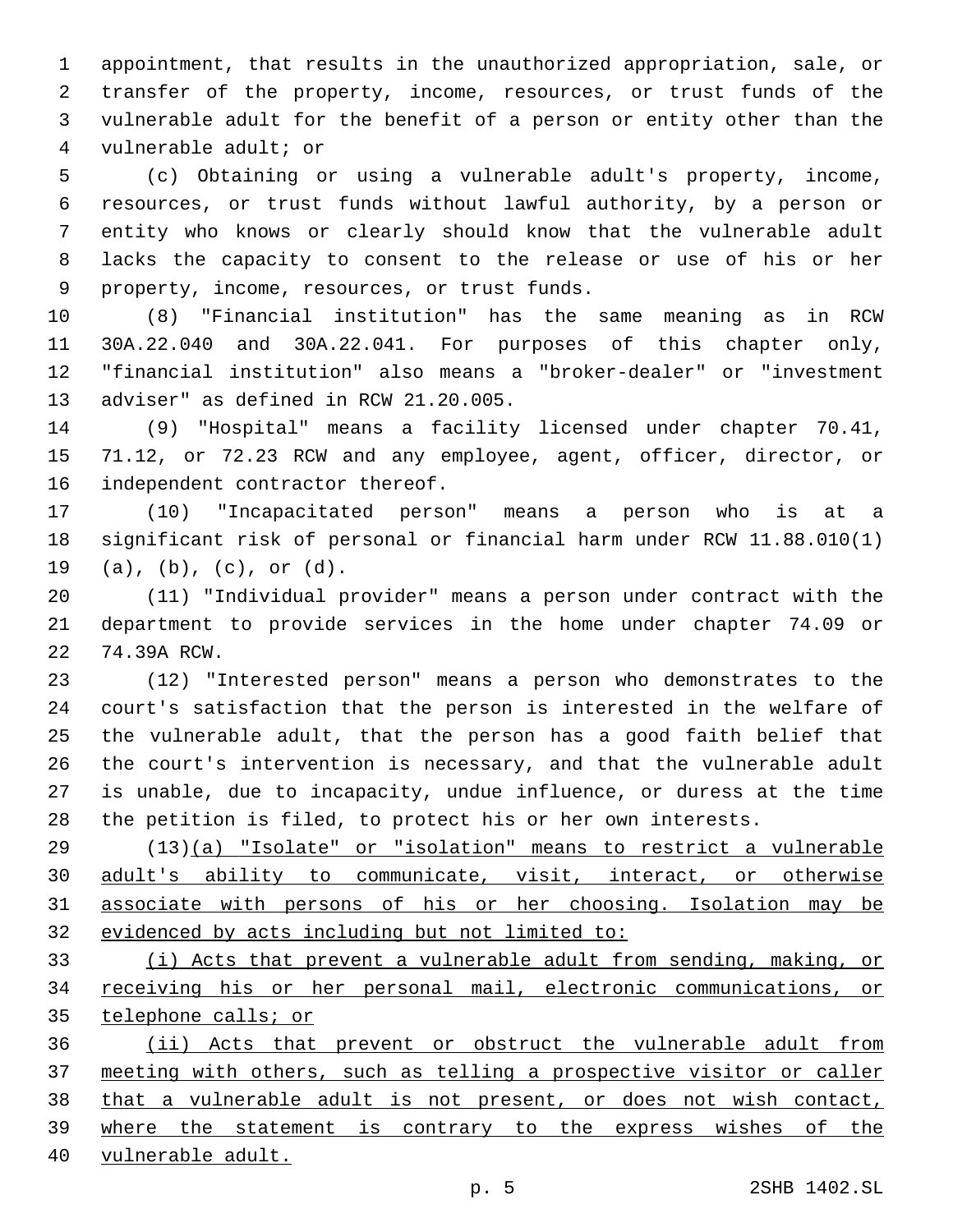(b) The term "isolate" or "isolation" may not be construed in a manner that prevents a guardian or limited guardian from performing his or her fiduciary obligations under chapter 11.92 RCW or prevents a hospital or facility from providing treatment consistent with the standard of care for delivery of health services.

 (14) "Mandated reporter" is an employee of the department; law enforcement officer; social worker; professional school personnel; individual provider; an employee of a facility; an operator of a facility; an employee of a social service, welfare, mental health, adult day health, adult day care, home health, home care, or hospice agency; county coroner or medical examiner; Christian Science practitioner; or health care provider subject to chapter 18.130 RCW.

13 (( $(144)$ )) (15) "Mechanical restraint" means any device attached or adjacent to the vulnerable adult's body that he or she cannot easily remove that restricts freedom of movement or normal access to his or her body. "Mechanical restraint" does not include the use of devices, materials, or equipment that are (a) medically authorized, as required, and (b) used in a manner that is consistent with federal or state licensing or certification requirements for facilities, hospitals, or programs authorized under chapter 71A.12 RCW.

21 (( $(15)$ )) (16) "Neglect" means (a) a pattern of conduct or inaction by a person or entity with a duty of care that fails to provide the goods and services that maintain physical or mental health of a vulnerable adult, or that fails to avoid or prevent physical or mental harm or pain to a vulnerable adult; or (b) an act or omission by a person or entity with a duty of care that demonstrates a serious disregard of consequences of such a magnitude as to constitute a clear and present danger to the vulnerable adult's health, welfare, or safety, including but not limited to conduct 30 prohibited under RCW 9A.42.100.

 $((+16))$   $(17)$  "Permissive reporter" means any person, including, but not limited to, an employee of a financial institution, attorney, or volunteer in a facility or program providing services for 34 vulnerable adults.

 $((+17))$   $(18)$  "Physical restraint" means the application of physical force without the use of any device, for the purpose of restraining the free movement of a vulnerable adult's body. "Physical restraint" does not include (a) briefly holding without undue force a vulnerable adult in order to calm or comfort him or her, or (b)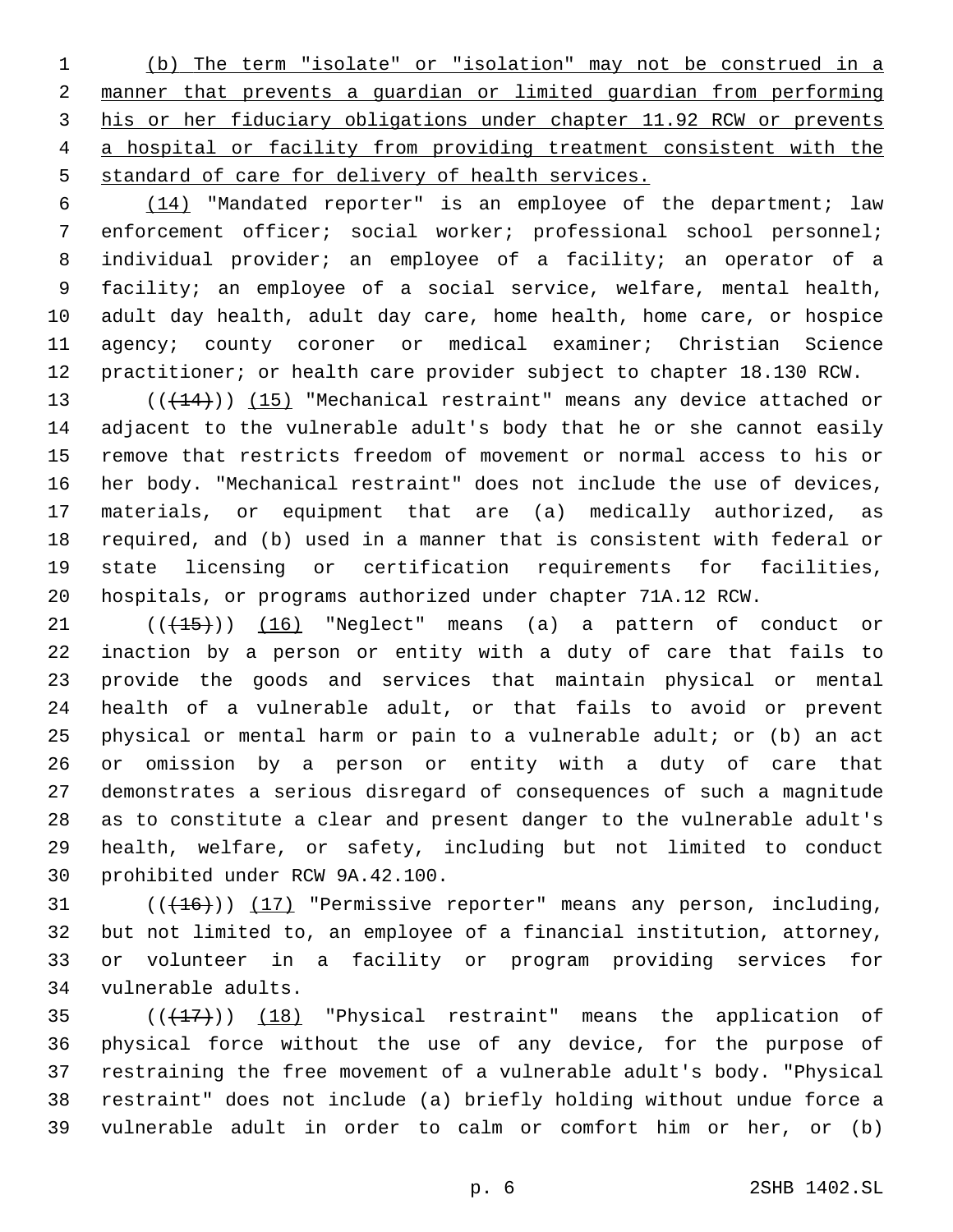holding a vulnerable adult's hand to safely escort him or her from 2 one area to another.

 (((18))) (19) "Protective services" means any services provided by the department to a vulnerable adult with the consent of the vulnerable adult, or the legal representative of the vulnerable adult, who has been abandoned, abused, financially exploited, neglected, or in a state of self-neglect. These services may include, but are not limited to case management, social casework, home care, placement, arranging for medical evaluations, psychological evaluations, day care, or referral for legal assistance.

11 (( $(19)$ )) (20) "Self-neglect" means the failure of a vulnerable adult, not living in a facility, to provide for himself or herself the goods and services necessary for the vulnerable adult's physical or mental health, and the absence of which impairs or threatens the vulnerable adult's well-being. This definition may include a vulnerable adult who is receiving services through home health, hospice, or a home care agency, or an individual provider when the neglect is not a result of inaction by that agency or individual 19 provider.

20  $((+20))$   $(21)$  "Social worker" means:

(a) A social worker as defined in RCW 18.320.010(2); or

 (b) Anyone engaged in a professional capacity during the regular course of employment in encouraging or promoting the health, welfare, support, or education of vulnerable adults, or providing social services to vulnerable adults, whether in an individual capacity or as an employee or agent of any public or private organization or institution.27

28  $((+21))$   $(22)$  "Vulnerable adult" includes a person:

 (a) Sixty years of age or older who has the functional, mental, or physical inability to care for himself or herself; or

(b) Found incapacitated under chapter 11.88 RCW; or

 (c) Who has a developmental disability as defined under RCW 71A.10.020; or33

34 (d) Admitted to any facility; or

 (e) Receiving services from home health, hospice, or home care agencies licensed or required to be licensed under chapter 70.127 37 RCW; or

(f) Receiving services from an individual provider; or

 (g) Who self-directs his or her own care and receives services 40 from a personal aide under chapter 74.39 RCW.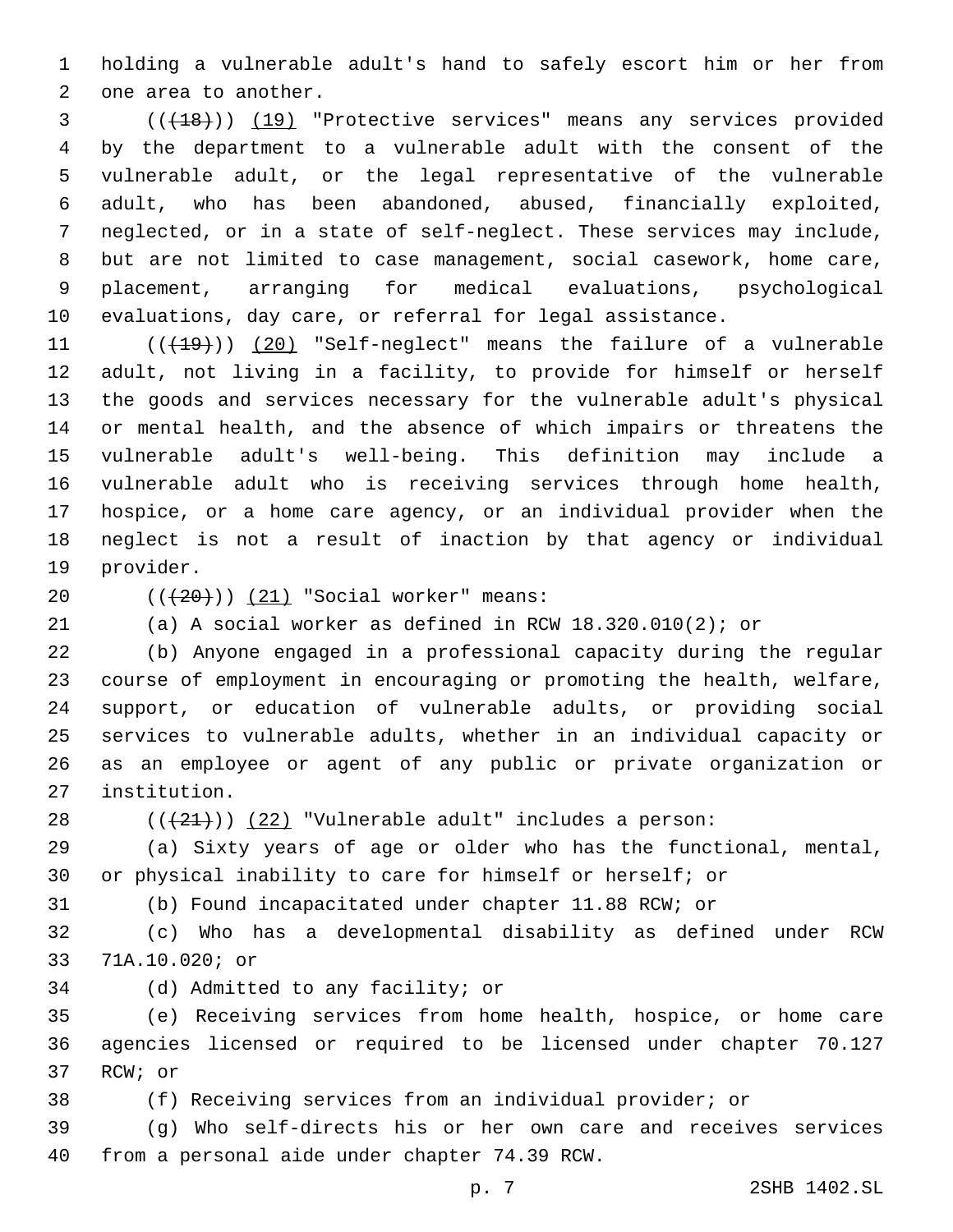1 **Sec. 3.** RCW 11.92.043 and 2011 c 329 s 3 are each amended to 2 read as follows:

3 (1) It ((shall be)) is the duty of the guardian or limited 4 quardian of the person:

5  $((+1))$   $(a)$  To file within three months after appointment a 6 personal care plan for the incapacitated person, which  $((shall))$  must 7 include  $((+a))$  (i) an assessment of the incapacitated person's 8 physical, mental, and emotional needs and of such person's ability to 9 perform or assist in activities of daily living, and  $((+b))$  (ii) the 10 guardian's specific plan for meeting the identified and emerging 11 personal care needs of the incapacitated person.

 $((+2+))$  (b) To file annually or, where a guardian of the estate has been appointed, at the time an account is required to be filed under RCW 11.92.040, a report on the status of the incapacitated 15 person, which shall include:

16  $((+a))$  (i) The address and name of the incapacitated person and 17 all residential changes during the period;

18  $((\{b\})$  (ii) The services or programs  $((\text{which}))$  that the 19 incapacitated person receives;

20  $((+e))$  (iii) The medical status of the incapacitated person;

21  $((+d))$   $(iv)$  The mental status of the incapacitated person<sub>1</sub> 22 including reports from mental health professionals on the status of 23 the incapacitated person, if any exist;

24 ( $(\langle e \rangle)$ ) (v) Changes in the functional abilities of the 25 incapacitated person;

26  $((\text{+f}))(\text{v}i)$  Activities of the guardian for the period;

27  $((+g+))$   $(vii)$  Any recommended changes in the scope of the 28 authority of the guardian;

29  $((+h))$  (viii) The identity of any professionals who have 30 assisted the incapacitated person during the period;

31  $((\overrightarrow{i})(i))$   $(ix)(A)$  Evidence of the guardian or limited guardian's 32 successful completion of any standardized training video or web cast 33 for guardians or limited guardians made available by the 34 administrative office of the courts and the superior court when the 35 guardian or limited guardian:  $((+A))$  (I) Was appointed prior to July 36 22, 2011;  $((+B))$   $(II)$  is not a certified professional guardian or 37 financial institution authorized under RCW 11.88.020; and  $((\{C\})$ ) 38 (III) has not previously completed the requirements of RCW 39 11.88.020(3). The training video or web cast must be provided at no 40 cost to the quardian or limited quardian.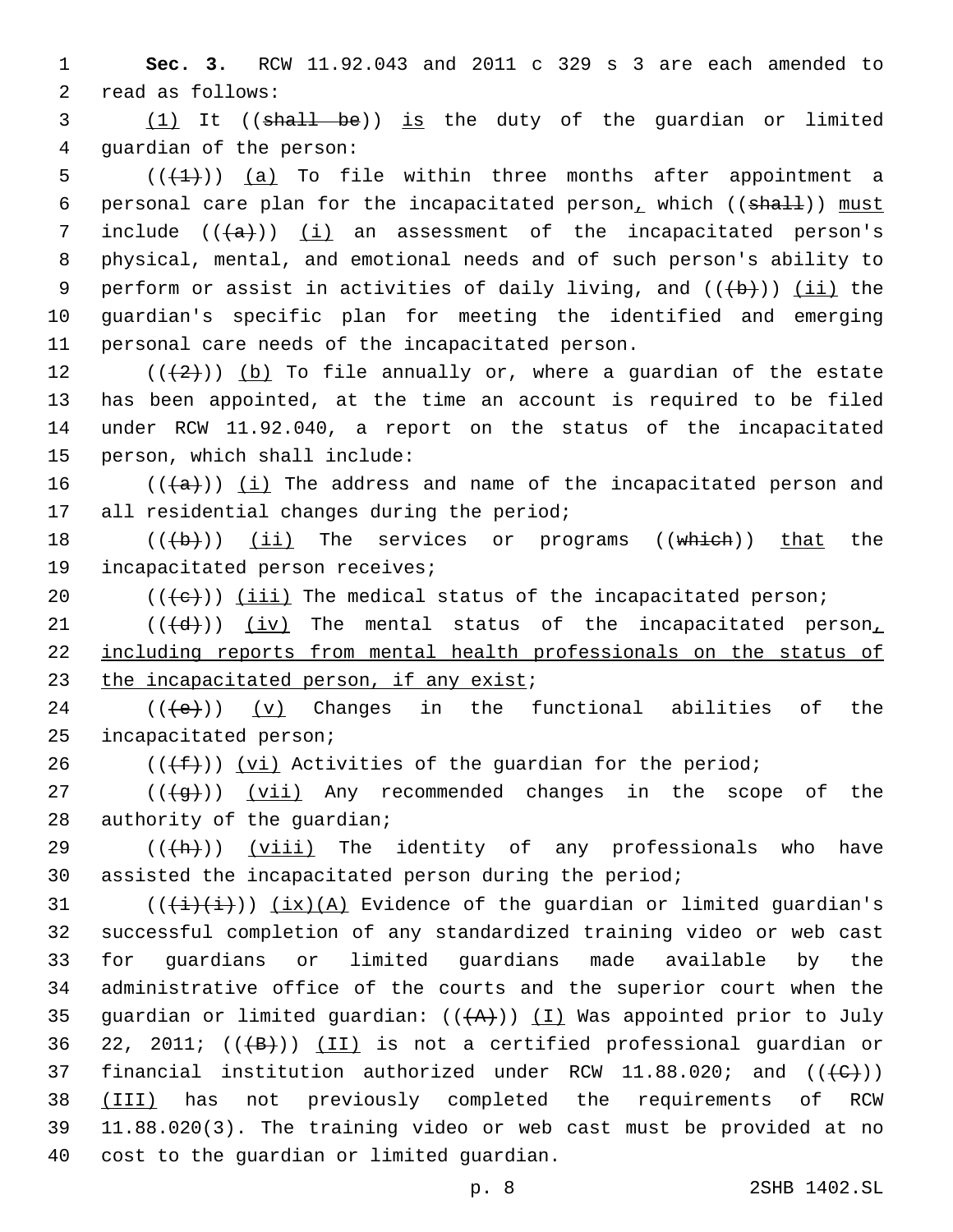1 (( $(\frac{1}{i}i)$ ) (B) The superior court may, upon (( $\overline{(A)}}$ )) petition by the 2 guardian or limited guardian( $(\div)$ ) or ( $(\overline{+B})$ ) any other method as 3 provided by local court rule:

 (I) For good cause, waive this requirement for guardians 5 appointed prior to July 22, 2011. Good cause ((shall)) requires evidence that the guardian already possesses the requisite knowledge to serve as a guardian without completing the training. When determining whether there is good cause to waive the training 9 requirement, the court  $((shall))$  must consider, among other facts, the length of time the guardian has been serving the incapacitated person; whether the guardian has timely filed all required reports with the court; whether the guardian is monitored by other state or local agencies; and whether there have been any allegations of abuse, neglect, or a breach of fiduciary duty against the guardian; or

 (II) Extend the time period for completion of the training 16 requirement for ninety days; and

 $((+\frac{1}{2}))(x)$  Evidence of the guardian or limited guardian's successful completion of any additional or updated training video or web cast offered by the administrative office of the courts and the superior court as is required at the discretion of the superior court unless the guardian or limited guardian is a certified professional guardian or financial institution authorized under RCW 11.88.020. The training video or web cast must be provided at no cost to the 24 guardian or limited guardian.

25  $((+3+))$  (c) To report to the court within thirty days any substantial change in the incapacitated person's condition, or any 27 changes in residence of the incapacitated person.

 ( $(44)$ )) (d) To inform any person entitled to special notice of proceedings under RCW 11.92.150 and any other person designated by the incapacitated person as soon as possible, but in no case more than five business days, after the incapacitated person:

 (i) Makes a change in residence that is intended or likely to 33 last more than fourteen calendar days;

 (ii) Has been admitted to a medical facility for acute care in response to a life-threatening injury or medical condition that requires inpatient care;

 (iii) Has been treated in an emergency room setting or kept for hospital observation for more than twenty-four hours; or

 (iv) Dies, in which case the notification must be made in person, by telephone, or by certified mail.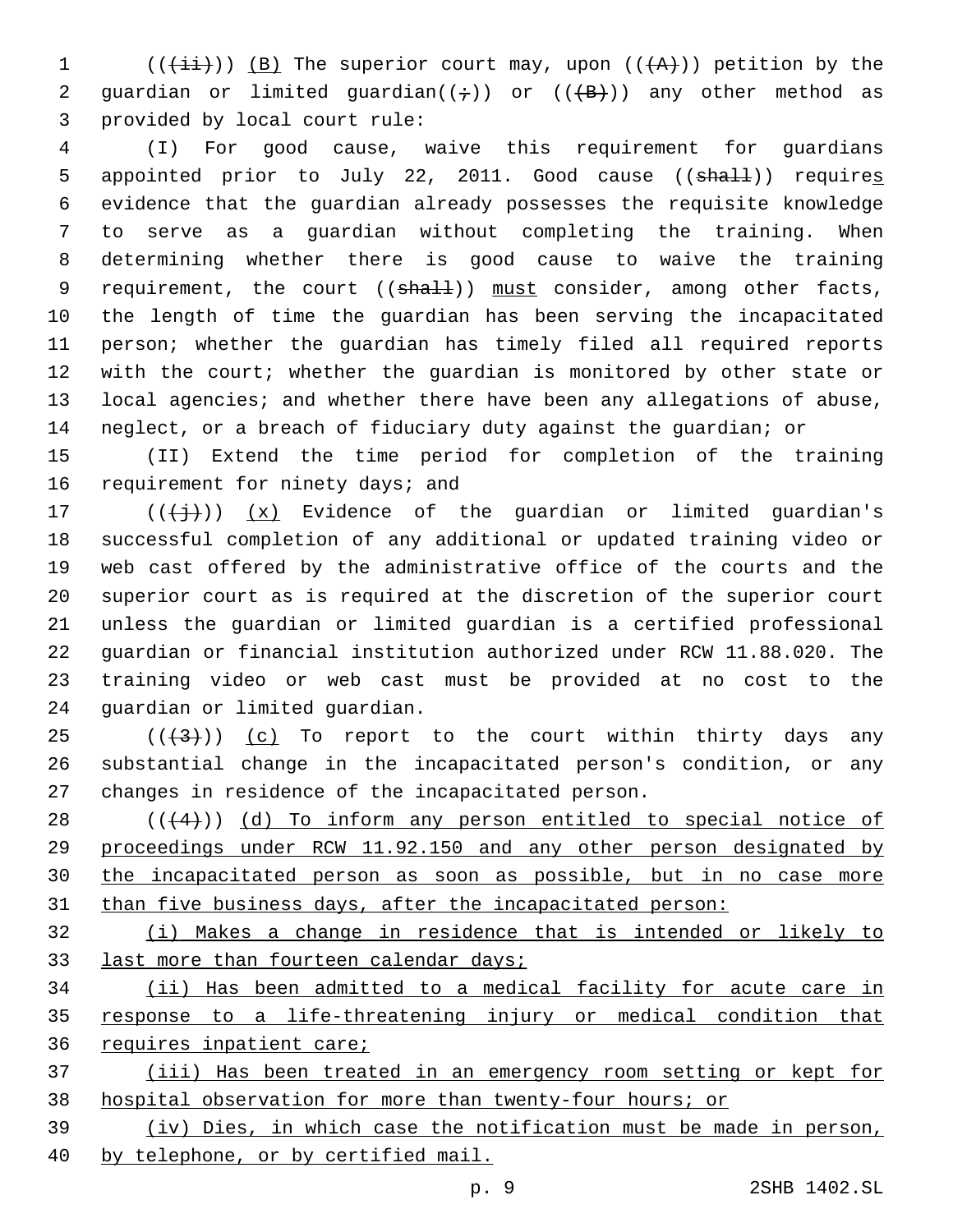(e) Consistent with the powers granted by the court, to care for and maintain the incapacitated person in the setting least restrictive to the incapacitated person's freedom and appropriate to the incapacitated person's personal care needs, assert the incapacitated person's rights and best interests, and if the incapacitated person is a minor or where otherwise appropriate, to see that the incapacitated person receives appropriate training and education and that the incapacitated person has the opportunity to 9 learn a trade, occupation, or profession.

 $((+5+))$   $(f)$  Consistent with RCW 7.70.065, to provide timely, informed consent for health care of the incapacitated person, except in the case of a limited guardian where such power is not expressly provided for in the order of appointment or subsequent modifying order as provided in RCW 11.88.125 as now or hereafter amended, the standby guardian or standby limited guardian may provide timely, informed consent to necessary medical procedures if the guardian or limited guardian cannot be located within four hours after the need for such consent arises. No guardian, limited guardian, or standby guardian may involuntarily commit for mental health treatment, observation, or evaluation an alleged incapacitated person who is unable or unwilling to give informed consent to such commitment unless the procedures for involuntary commitment set forth in chapter 23 71.05 or 72.23 RCW are followed. Nothing in this section ((shall)) 24 may be construed to allow a guardian, limited guardian, or standby 25 quardian to consent to:

26  $((+a))$   $(i)$  Therapy or other procedure which induces convulsion;

 $((\nabla + b)\nabla)$  (ii) Surgery solely for the purpose of psychosurgery;

28  $((+e))$  ( $iii)$  Other psychiatric or mental health procedures that restrict physical freedom of movement, or the rights set forth in RCW 71.05.217.30

 (2) A guardian, limited guardian, or standby guardian who believes these procedures are necessary for the proper care and maintenance of the incapacitated person shall petition the court for an order unless the court has previously approved the procedure within the past thirty days. The court may order the procedure only after an attorney is appointed in accordance with RCW 11.88.045 if no attorney has previously appeared, notice is given, and a hearing is 38 held in accordance with RCW 11.88.040.